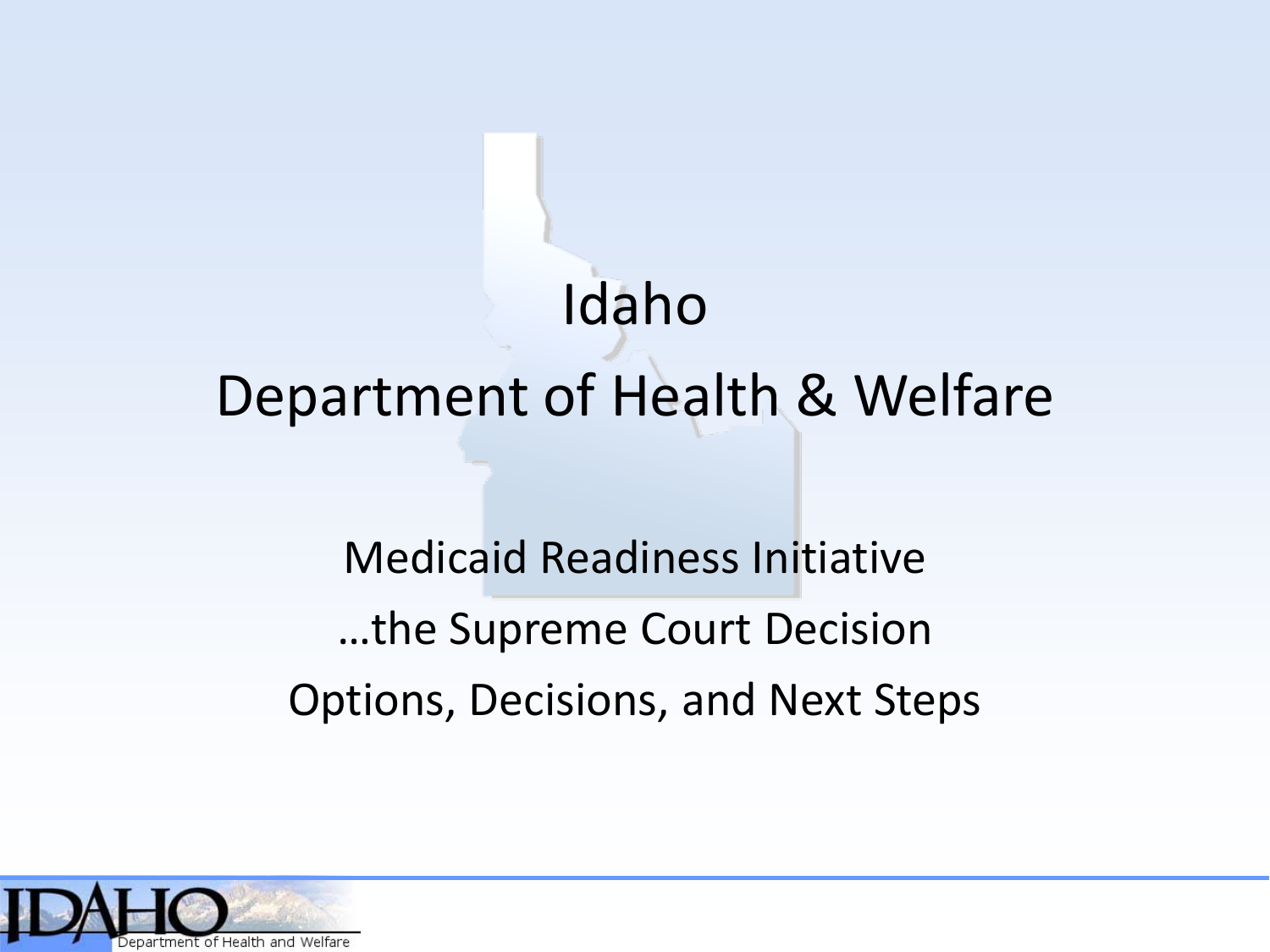- Implement immediate improvements "early and often"  $\blacktriangledown$
- Long-term business value  $\blacktriangledown$
- More effective Medicaid Program  $\blacktriangledown$
- Build value up front immediate gains where possible  $\blacktriangledown$
- Capacity gains to reduce future costs  $\blacktriangledown$
- Maintain high performance  $\blacktriangledown$
- Improved administrative processes  $\blacktriangledown$

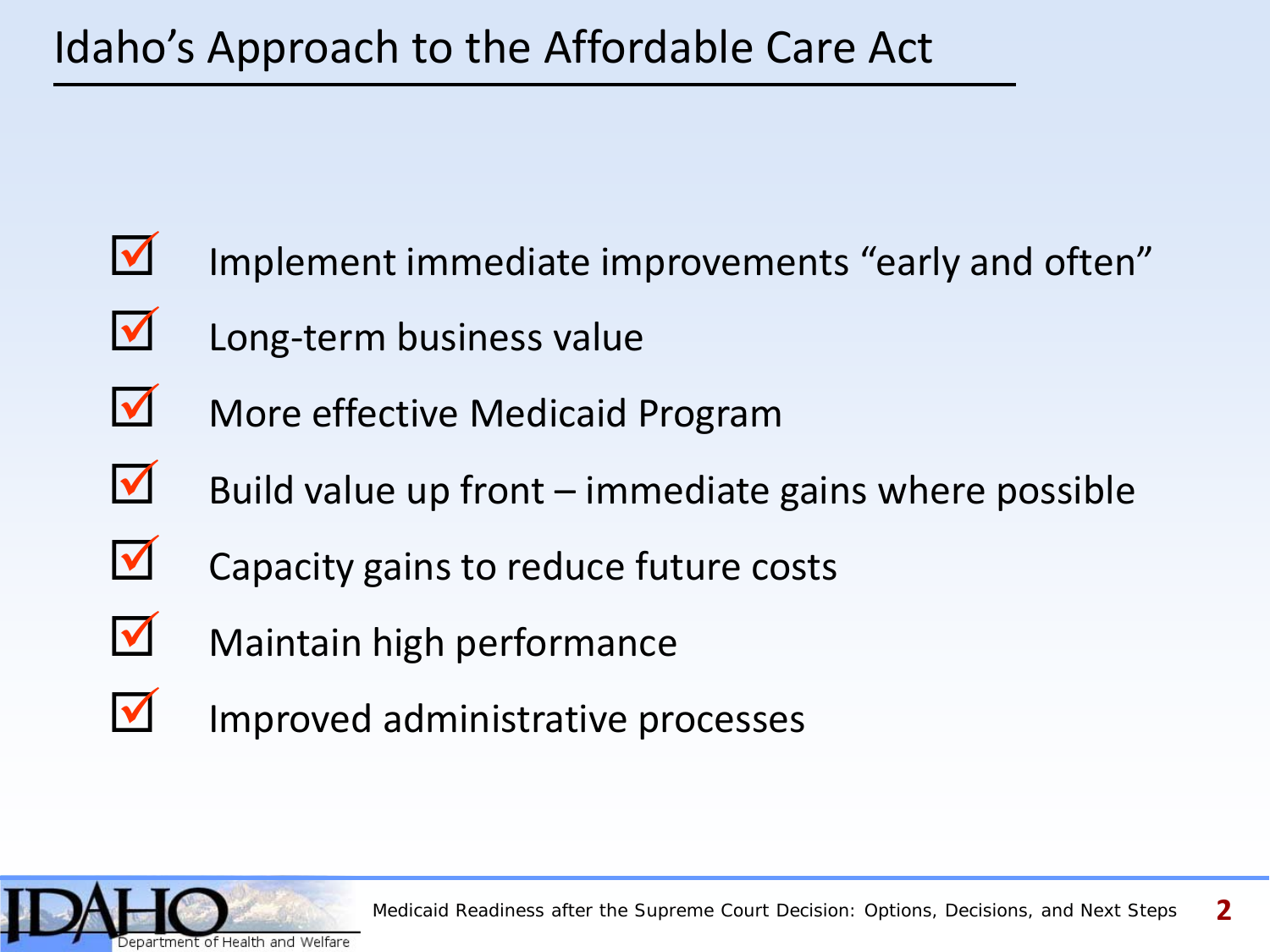### Medicaid Readiness Initiative

**Project Strategy: 1) Be Prepared 2) Be Cautious**



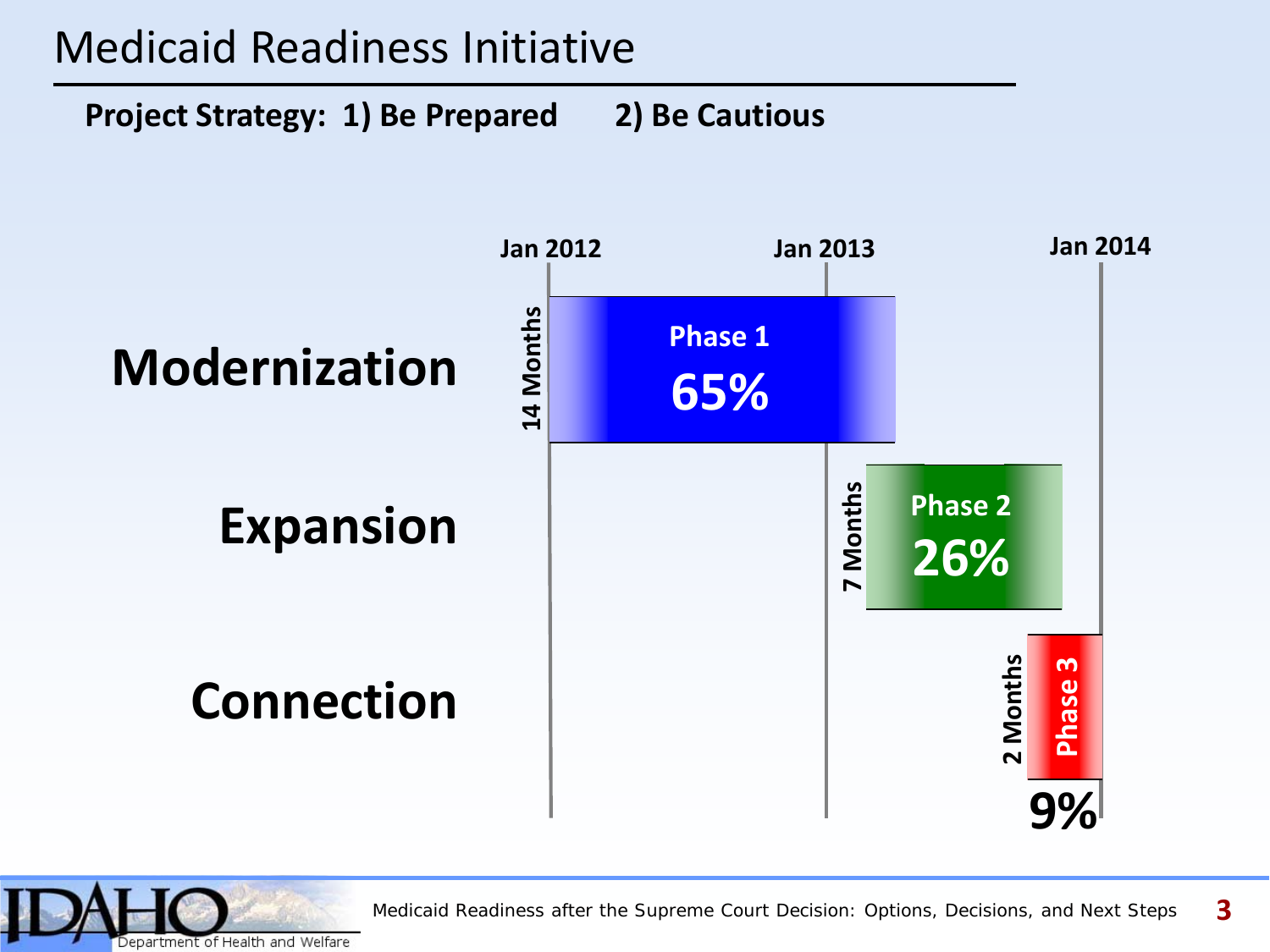## Medicaid Readiness Project Budget

**State and Federal Costs by Phase [in Millions]**

|                |                                                                      | <b>Federal Share</b> | <b>State Share</b> | <b>Total Cost</b> |
|----------------|----------------------------------------------------------------------|----------------------|--------------------|-------------------|
| Phase 1        | [Modernization]<br>$\checkmark$ Improve Eligibility and MMIS Systems | \$20.4               | \$2.3              | \$22.7            |
| <b>Phase 2</b> | <b>Expansion</b><br>$\checkmark$ Change Eligibility Rules            | 58.1                 | \$0.9              | 9.0<br>S.         |
| <b>Phase 3</b> | <b>Connection</b><br>$\checkmark$ Connect to an Exchange             | 52.8                 | \$0.3              | 53.1              |
|                |                                                                      |                      | \$3.5              | <b>S34.8</b>      |

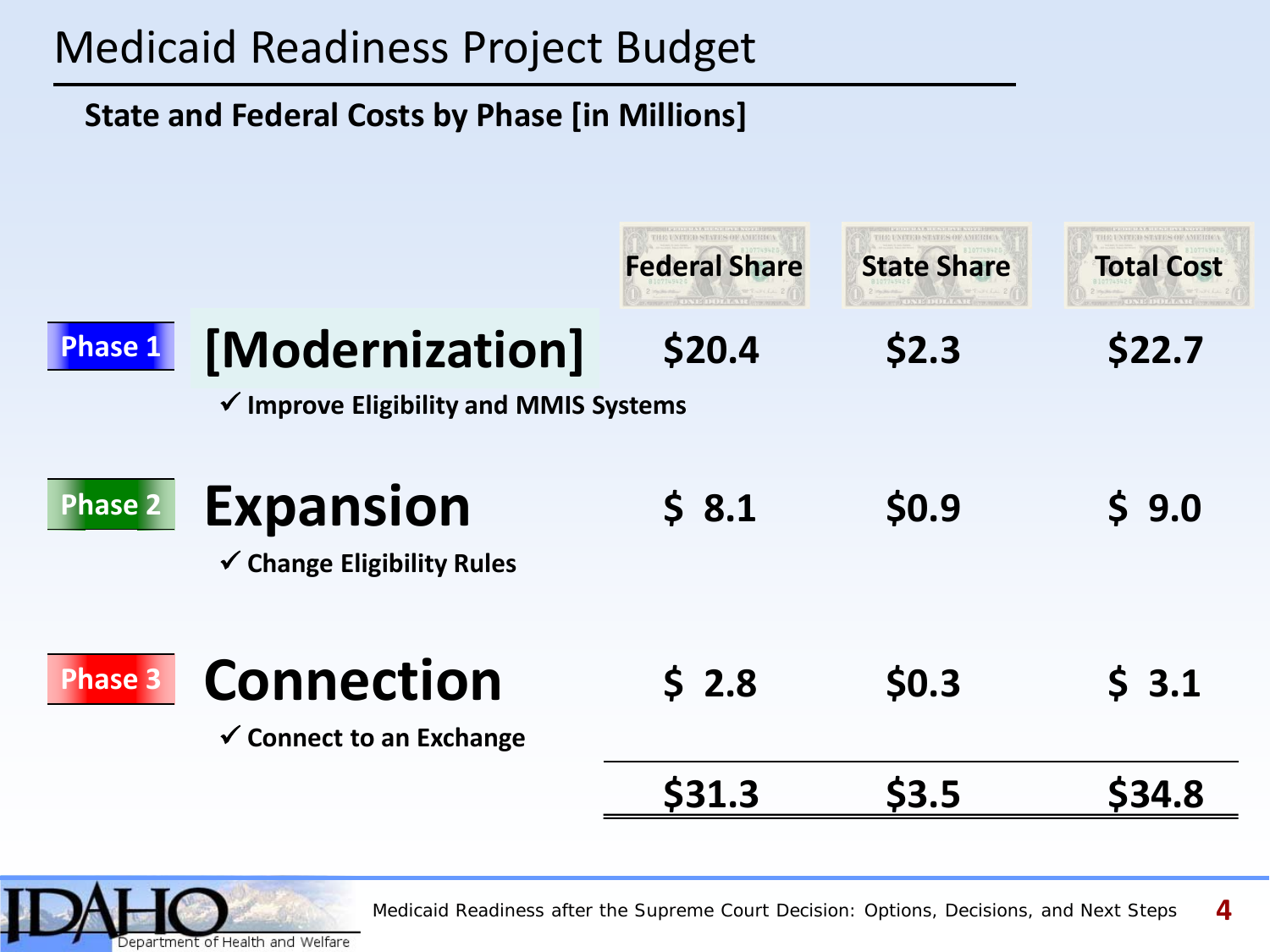## **Phase 1** Medicaid Modernization

#### **Current Priorities**



*Medicaid Readiness after the Supreme Court Decision: Options, Decisions, and Next Steps* **5** 

Department of Health and Welfare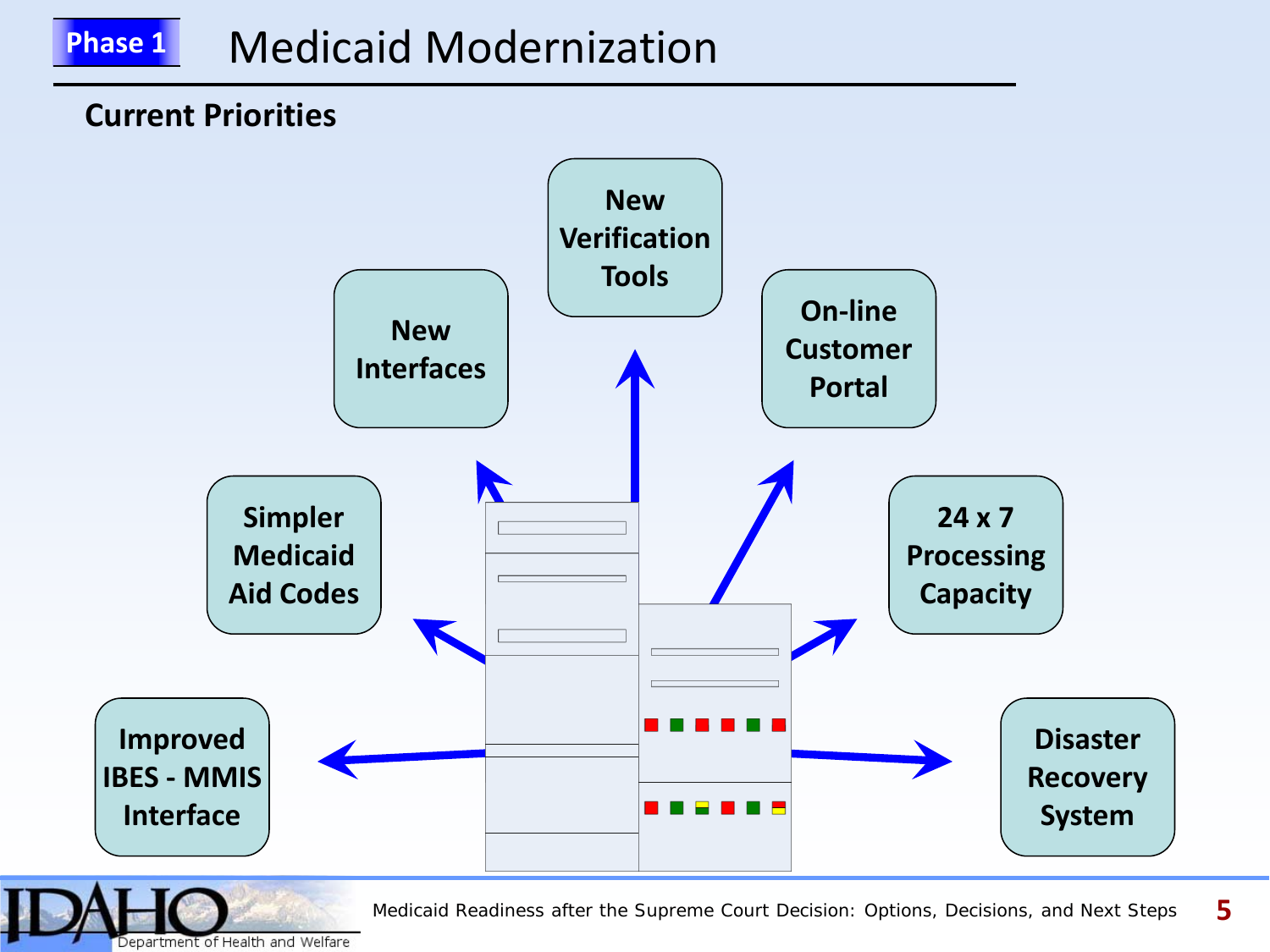## **Phase 1** Medicaid Modernization

#### **Expected Results from Idaho Medicaid system: \$22.7M**



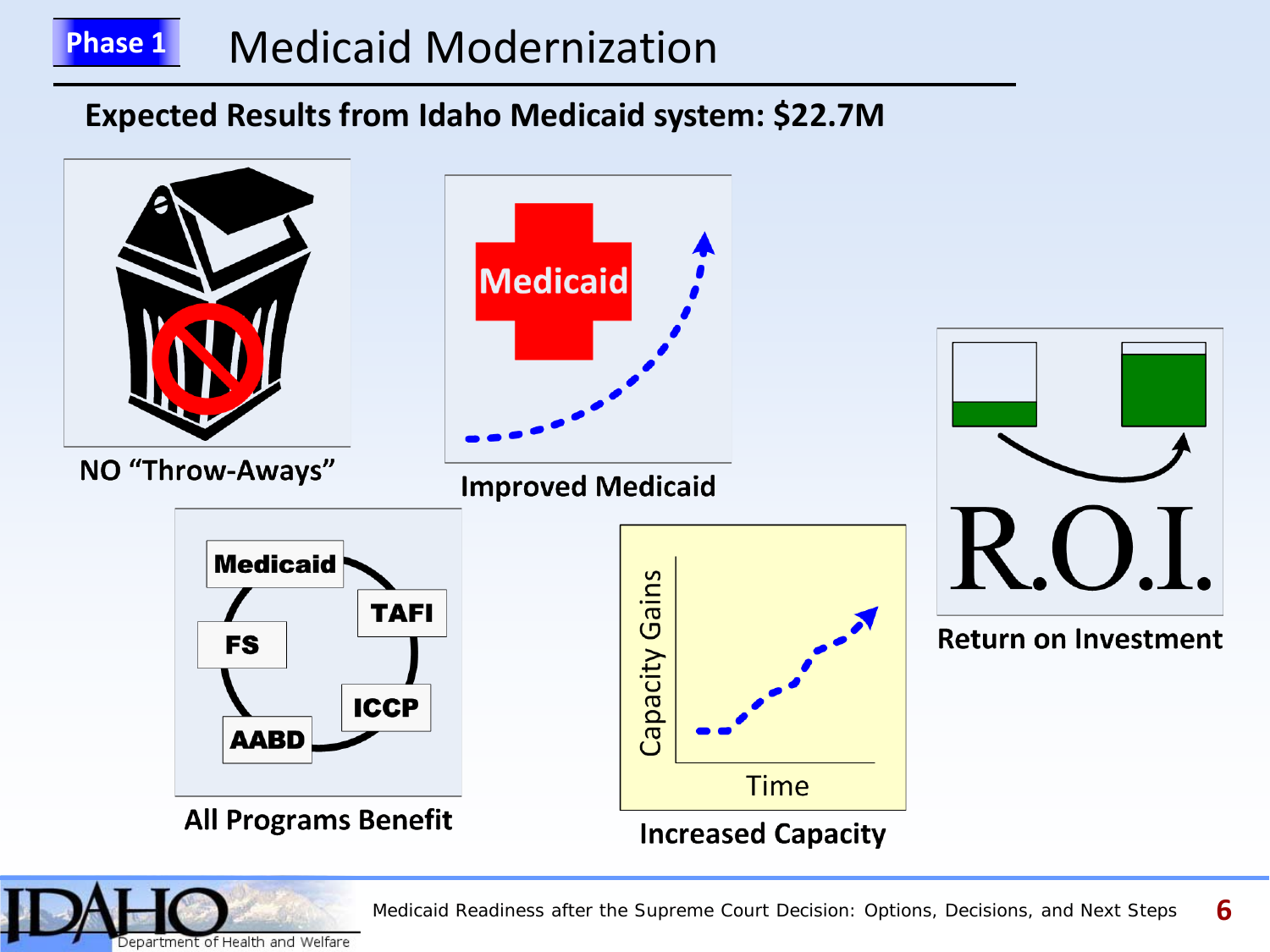

**Impacts of Supreme Court Decision**

- $\blacktriangledown$
- Much of the Legislation remains **mandatory**
- V
- New methods of eligibility are **mandatory**
- Expansion of Medicaid is **optional**  $\blacktriangledown$



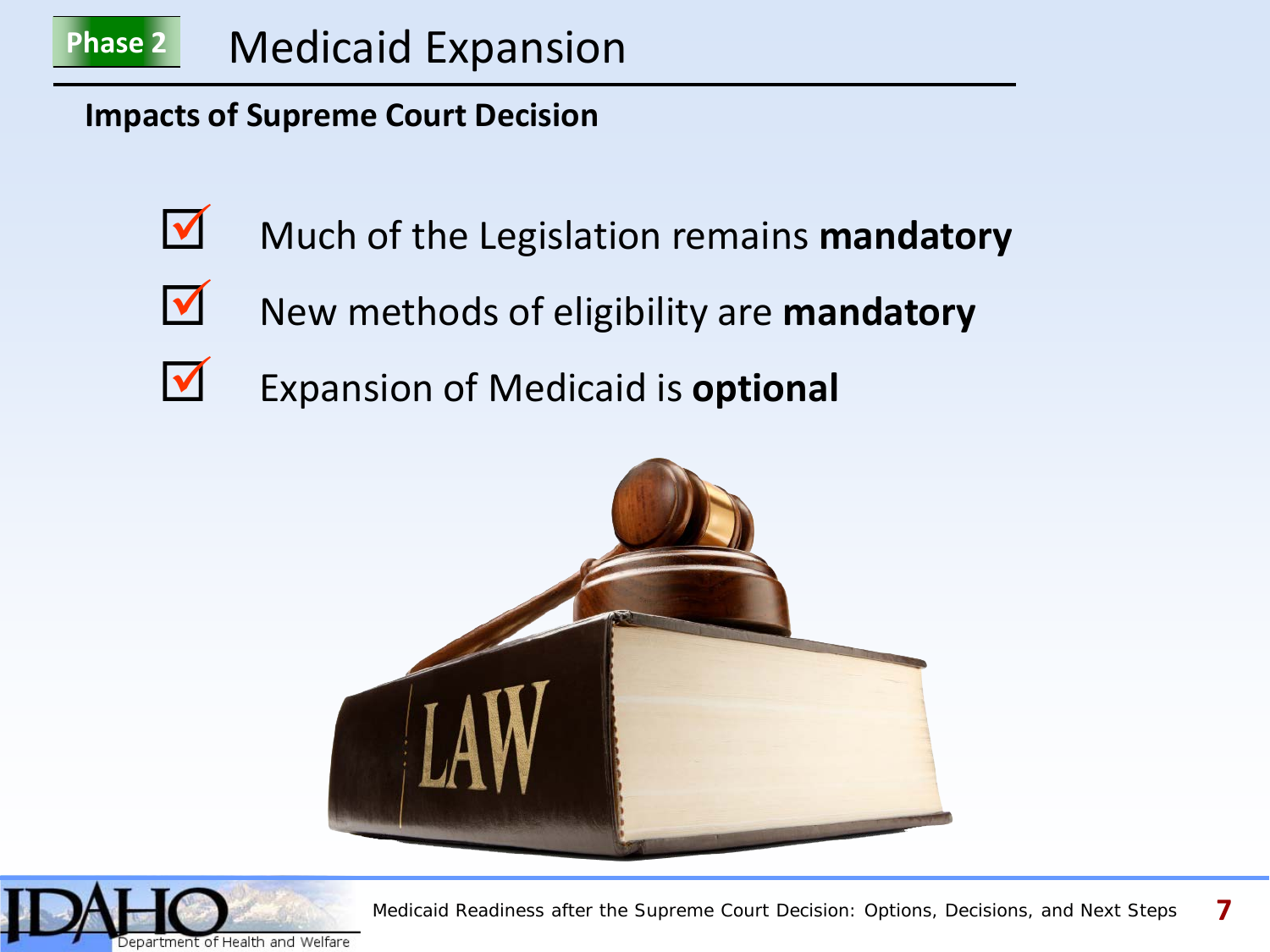

**Impacts from the Supreme Court Decision**

- Sorting Mandatory and Optional (activities and costs)  $\blacktriangledown$
- Impacts to one-time Project Costs (budget & time lines)  $\blacktriangledown$
- Impacts to ongoing Operations Costs  $\blacktriangledown$



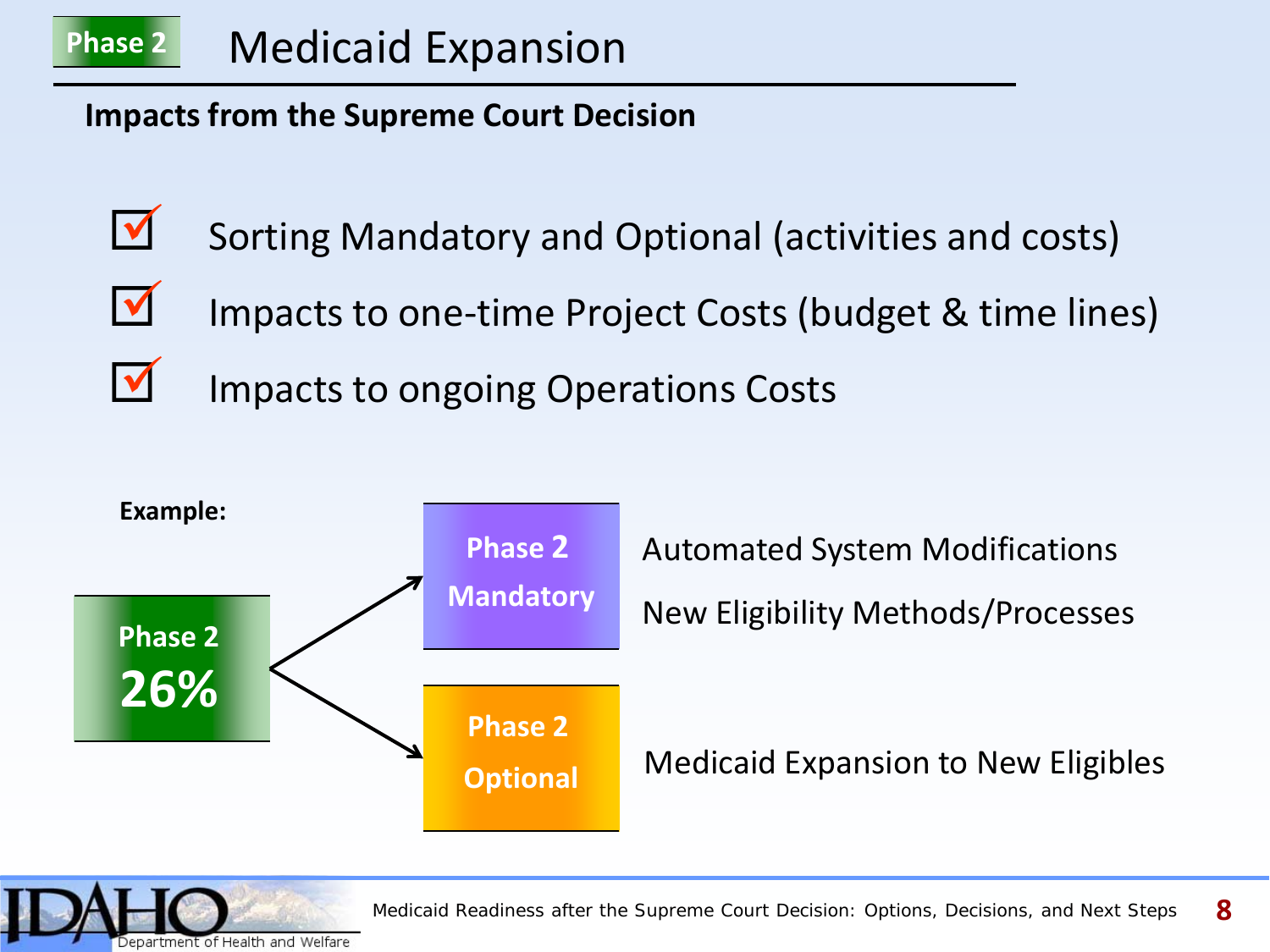## **Phase 2** Medicaid Expansion

#### **Mandatory: Automated Systems must be updated**

 $\blacksquare$   $\substack{\sim\atop \sim\!\sim\!\sim\!\sim}$ 



**Rules Engine**



**Household Units**



**Income Calculations**



**Application Processing**



**Modify Notification**



**Modify Batch**



**Reporting**



**MANIFER ANIMA** 

**MINIMENT**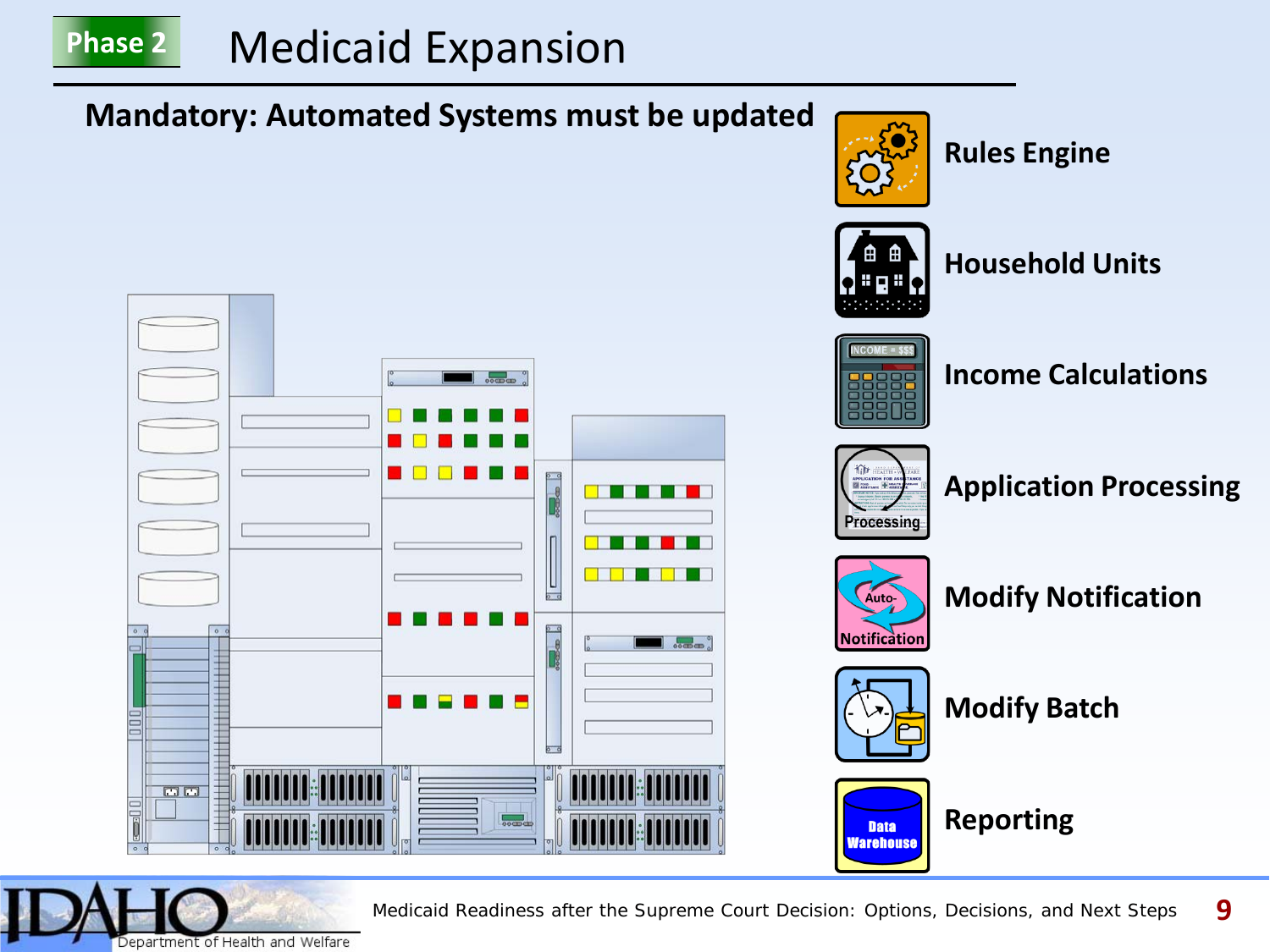## Medicaid Expansion

#### **Optional: Idaho can decide who will be covered by Medicaid**



of Health and Welfare Department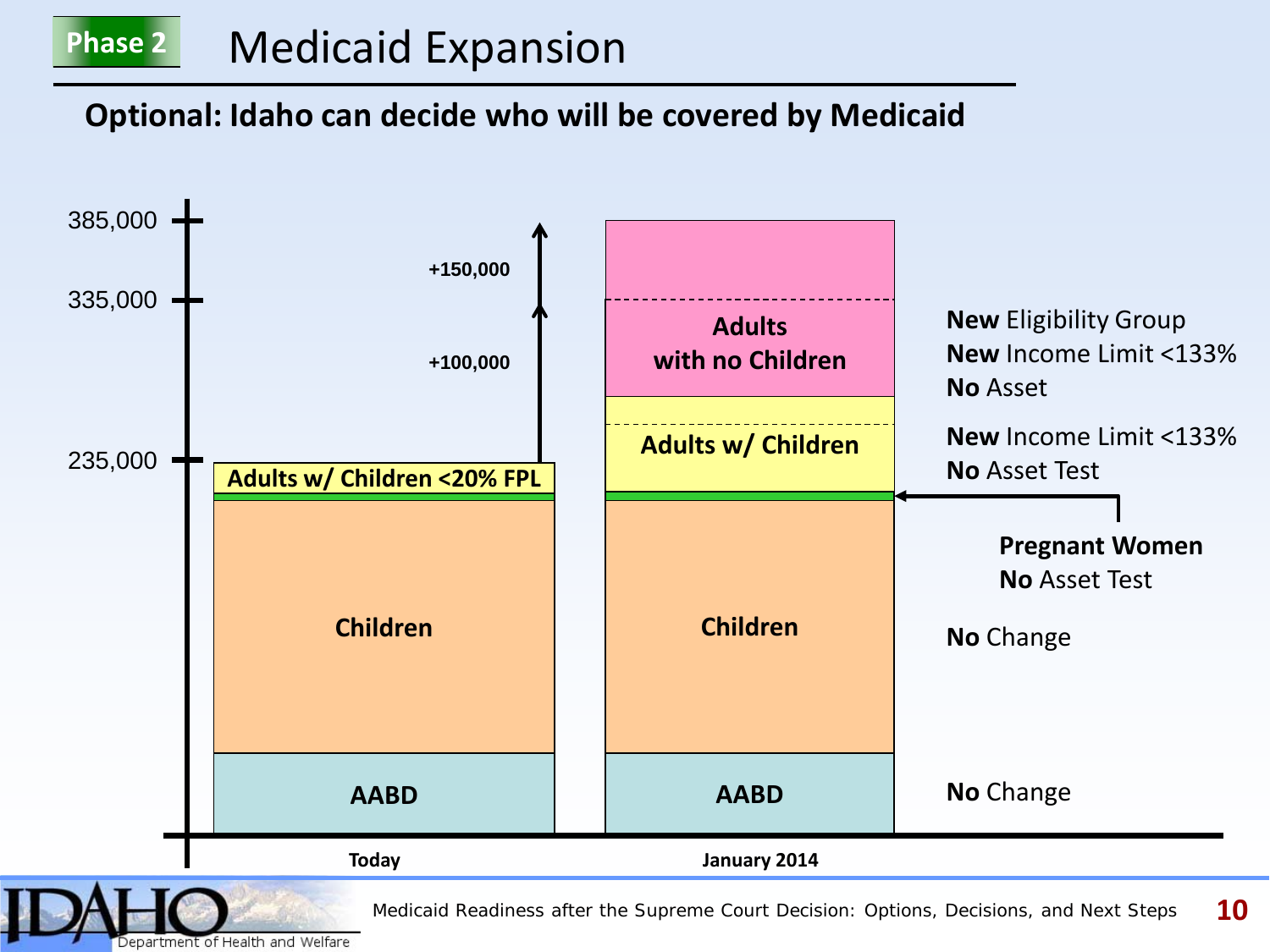#### **Impacts to one-time Project Costs**



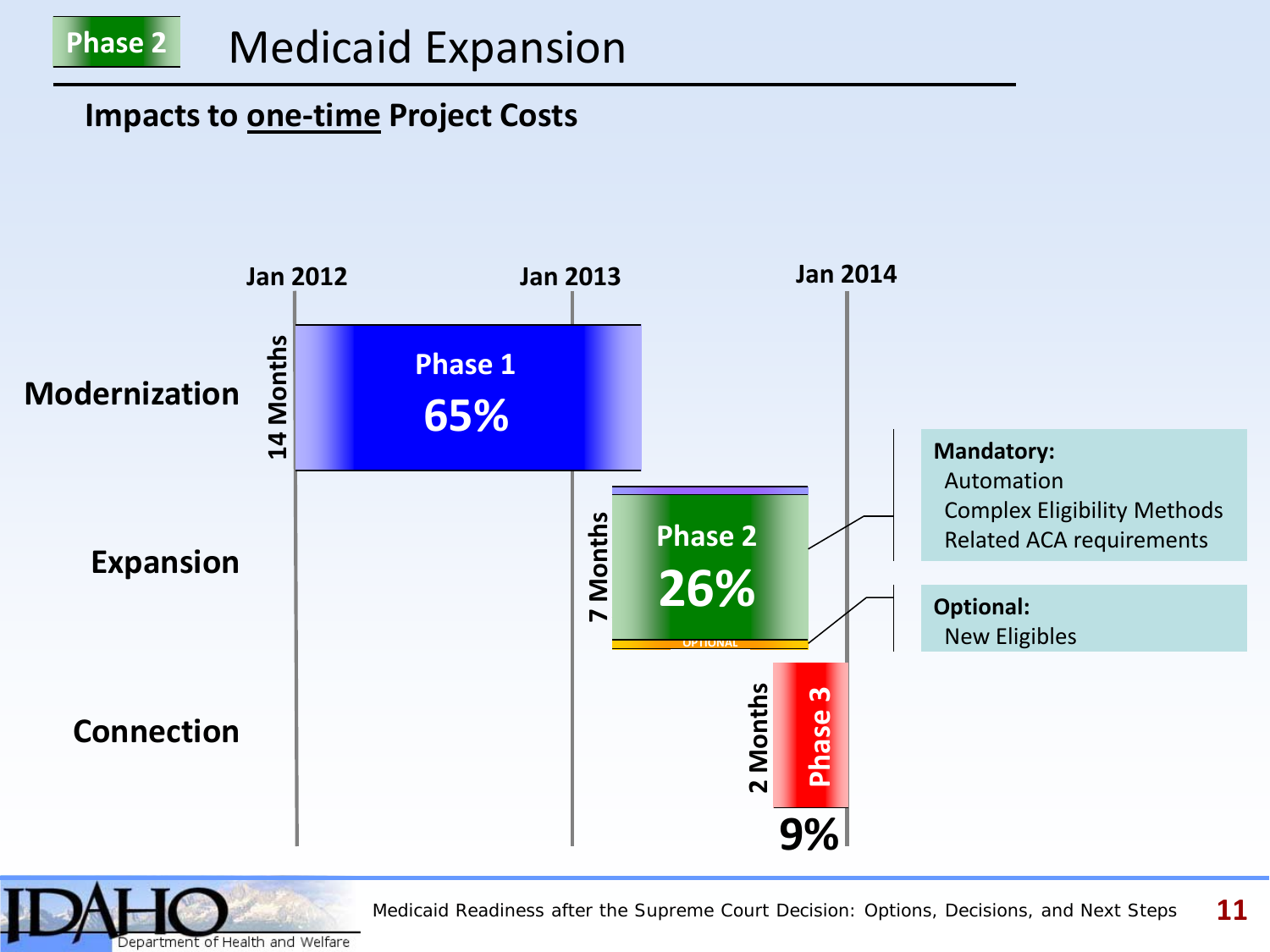#### **Impacts to ongoing Eligibility and IT Operating Costs**



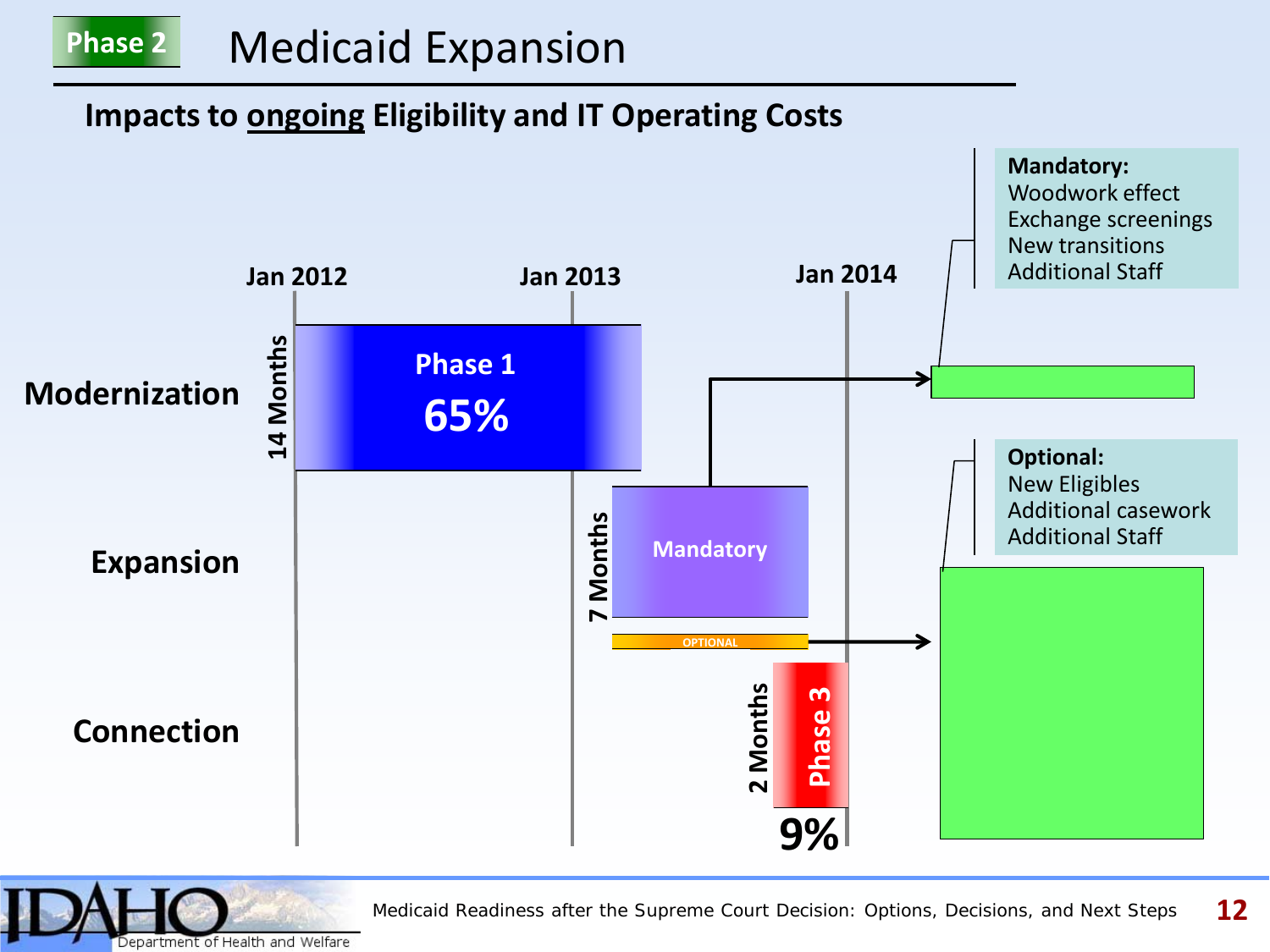- Supreme Court decision did not change the requirements for the Exchange and subsidies V
- Department will still have to hook to an Exchange  $\overline{\mathsf{v}}$
- Waiting on decision for federal or state exchange  $\blacktriangledown$

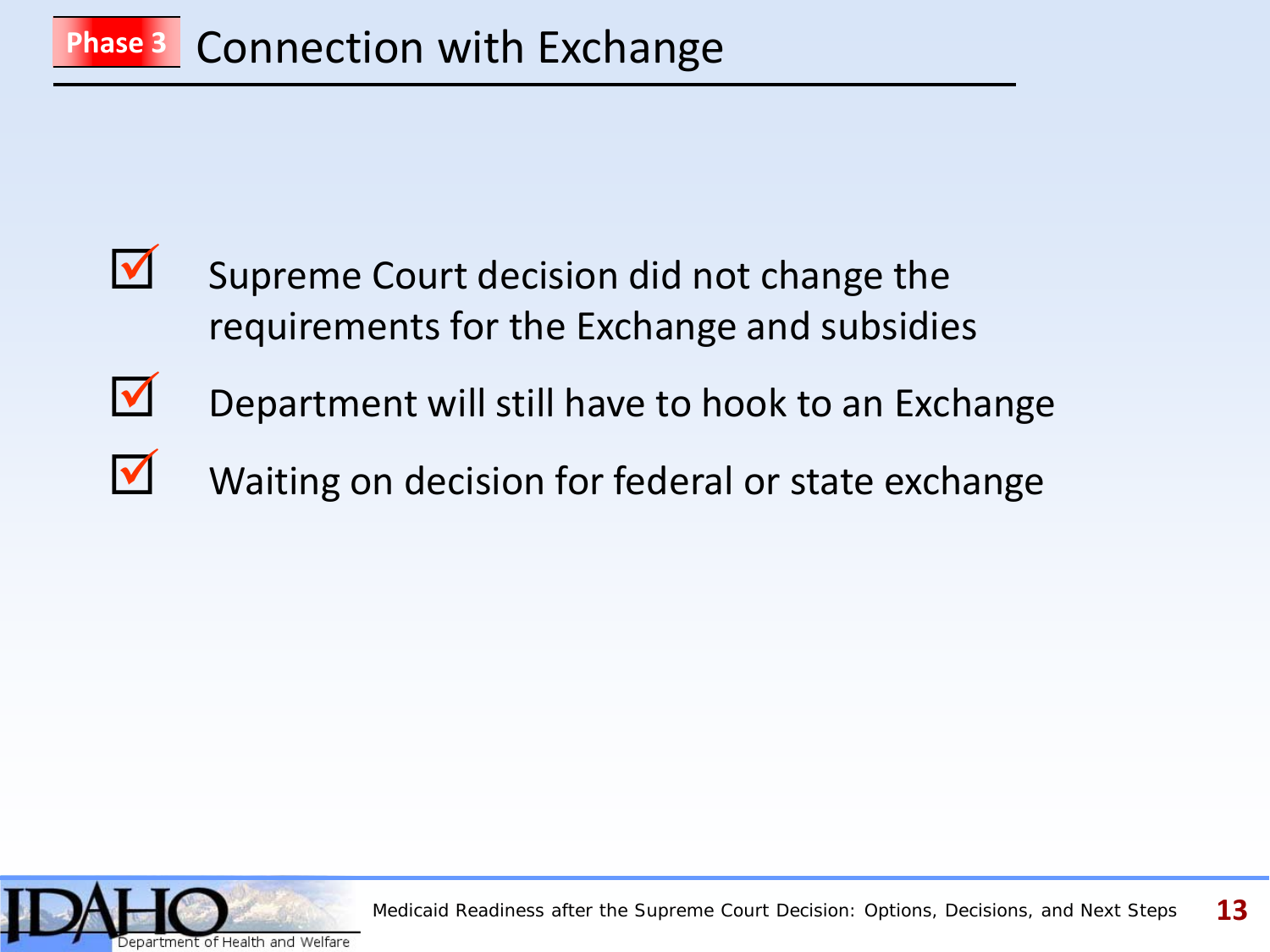## **Phase 3** Connection with Exchange

#### **Five Categories**

#### **Medicaid Readiness in DHW Exchange (TBD)**



- Receive referrals of potentially eligible individuals
- Notify of eligibility determination for Medicaid
- Send application if determined not eligible for Medicaid, but potentially eligible for Exchange
- Respond to inquiries regarding whether an applicant is already enrolled in Medicaid
- Respond to inquires and requests for additional information

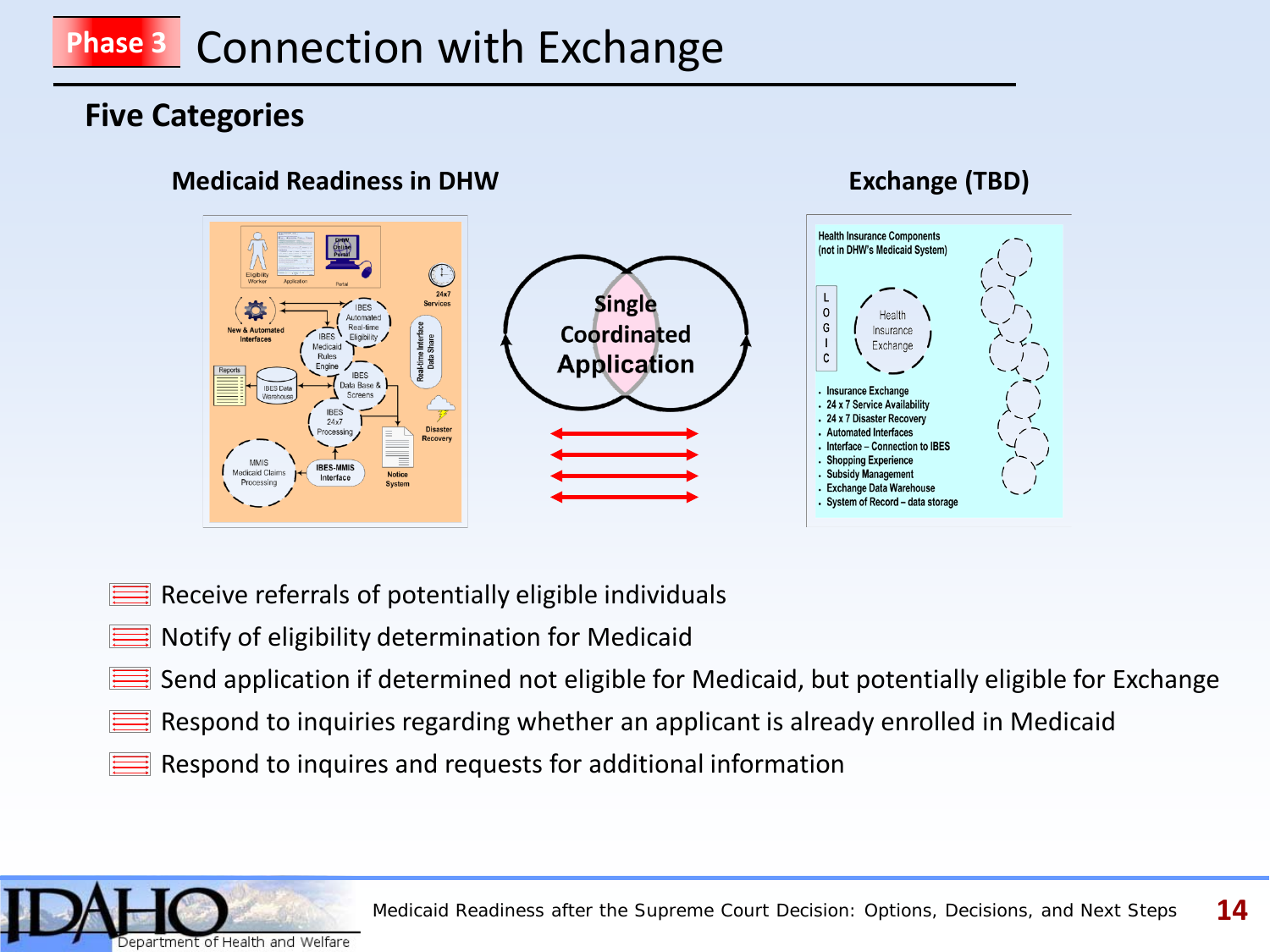

- Waiting on guidance on whether to proceed
- Working with the Governor's office on a process for rules and legislation **V**